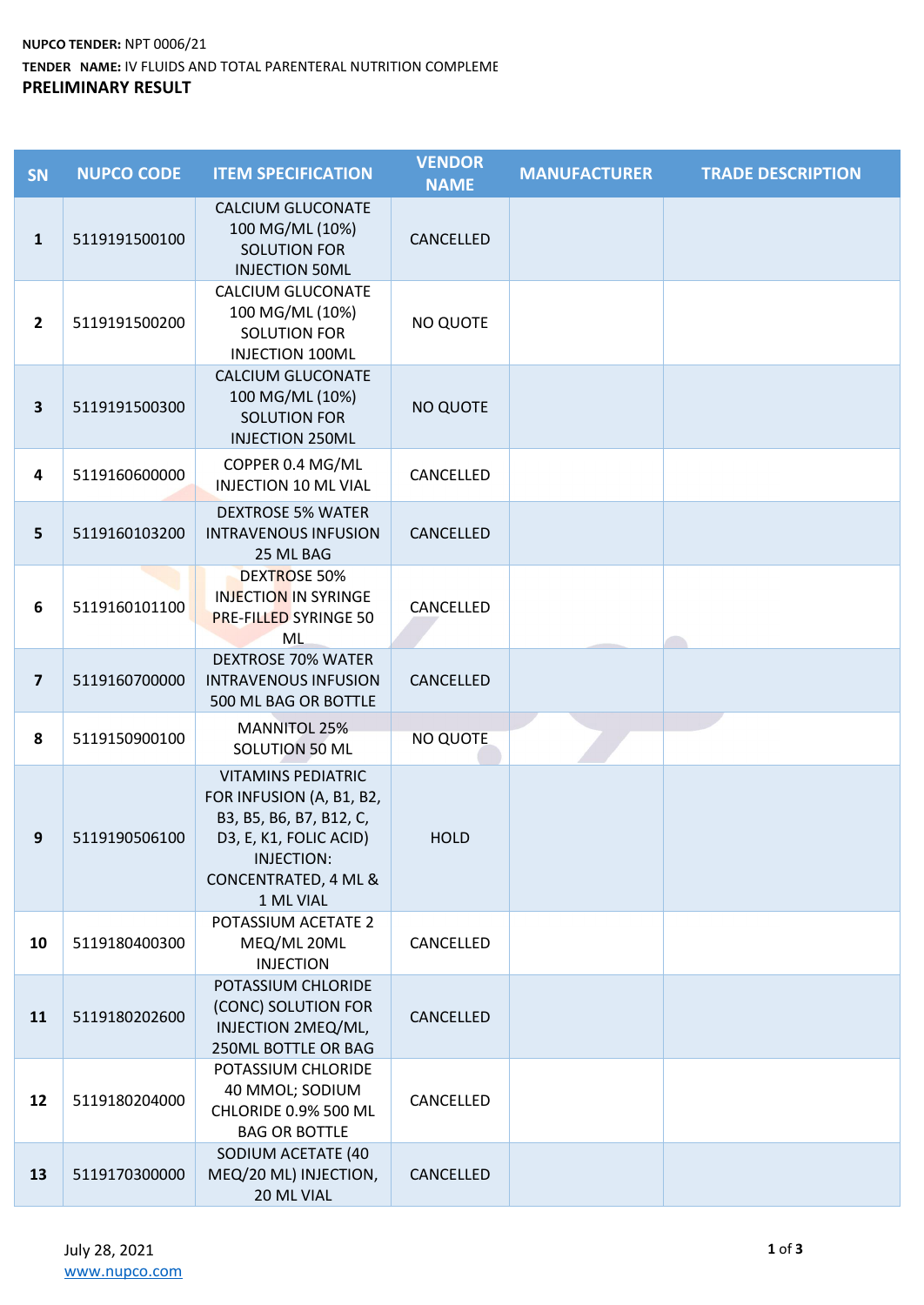## **NUPCO TENDER:** NPT 0006/21 TENDER NAME: IV FLUIDS AND TOTAL PARENTERAL NUTRITION COMPLEME **PRELIMINARY RESULT**

| SN | <b>NUPCO CODE</b> | <b>ITEM SPECIFICATION</b>                                                             | <b>VENDOR</b><br><b>NAME</b>                                  | <b>MANUFACTURER</b> | <b>TRADE DESCRIPTION</b>                   |
|----|-------------------|---------------------------------------------------------------------------------------|---------------------------------------------------------------|---------------------|--------------------------------------------|
| 14 | 5119160201600     | SODIUM CHLORIDE 0.9%<br>20 ML POSIFLUSH<br><b>SYRINGE</b>                             | CANCELLED                                                     |                     |                                            |
| 15 | 5119160205800     | SODIUM CHLORIDE 0.9%<br><b>INTRAVENOUS INFUSION</b><br>3000ML BAG OR BOTTLE           | Medical<br>Supplies &<br>Services Co.<br>Ltd-Orig-            | <b>B.BRAUN</b>      | SODIUM CHLORIDE 0.9%<br><b>INTRAVENOUS</b> |
| 16 | 5119160201900     | SODIUM CHLORIDE<br>14.6% 50 ML VIAL                                                   | CANCELLED                                                     |                     |                                            |
| 17 | 5117162200300     | SODIUM PHOSPHATE 3<br>MEQ/ML AS PHOSPHATE<br><b>INJECTION 15 ML</b>                   | Arabian<br><b>Health Care</b><br>Supply<br>Company -<br>Orig- | Aguettant           | Alternative (10mL Plastic Vial)            |
| 18 | 5132160800000     | <b>SODIUM TETRADECYL</b><br>SULPHATE 3% INJ (STD)<br>2ML                              | CANCELLED                                                     |                     |                                            |
| 19 | 5119190503000     | PYRIDOXINE<br><b>HYDROCHLORIDE 100</b><br>MG/ML INJECTION                             | CANCELLED                                                     |                     |                                            |
| 20 | 5050151200500     | <b>VITAMIN E IV INJECTION</b><br>300 MG/ML AMPOULE                                    | <b>NO QUOTE</b>                                               |                     |                                            |
| 21 | 5124130300300     | ZINC SULFATE 1MG/ML<br><b>INJECTION</b>                                               | Yahmaa<br>Medical Co. -<br>Orig-                              | Sterop              | Zinc Sulfate 1mg/ml Inj.5ml                |
| 22 | 5050180100600     | MULTIVITAMIN<br><b>INJECTION FOR</b><br>PEDIATRICS WITHOUT<br><b>VITAMIN K 10ML</b>   | CANCELLED                                                     |                     |                                            |
| 23 | 5119160209000     | <b>DEXTROSE 5% PIGGY</b><br><b>BACK 25ML</b>                                          | CANCELLED                                                     |                     |                                            |
| 24 | 5119160203600     | PERITONEAL DIALYSIS<br><b>GLUCOSE 1.36% W/V</b><br>3000 ML SOLUTION BAGS<br>OR BOTTLE | <b>NO QUOTE</b>                                               |                     |                                            |
| 25 | 5119180205100     | POTASSIUM CHLORIDE<br>10 MEQ/5ML BOTTLE                                               | CANCELLED                                                     |                     |                                            |
| 26 | 5117162801000     | POTASSIUM PHOSPHATE<br>1.4 MMOL/ML AMPOULE                                            | CANCELLED                                                     |                     |                                            |
| 27 | 5119160700200     | <b>DEXTROSE 25 % IN 500</b><br>ML BOTTLE OR BAGS                                      | <b>NO QUOTE</b>                                               |                     |                                            |
| 28 | 5050170101100     | GLYCINE 1.5 W/V BAGS<br>OR BOTTLE 3000 ML<br>(IRRIGATION)                             | Arabian<br><b>Health Care</b><br>Supply<br>Company -<br>Orig- | Baxter              | Bag (Alternative 3,000 mL)<br>1.5% G       |